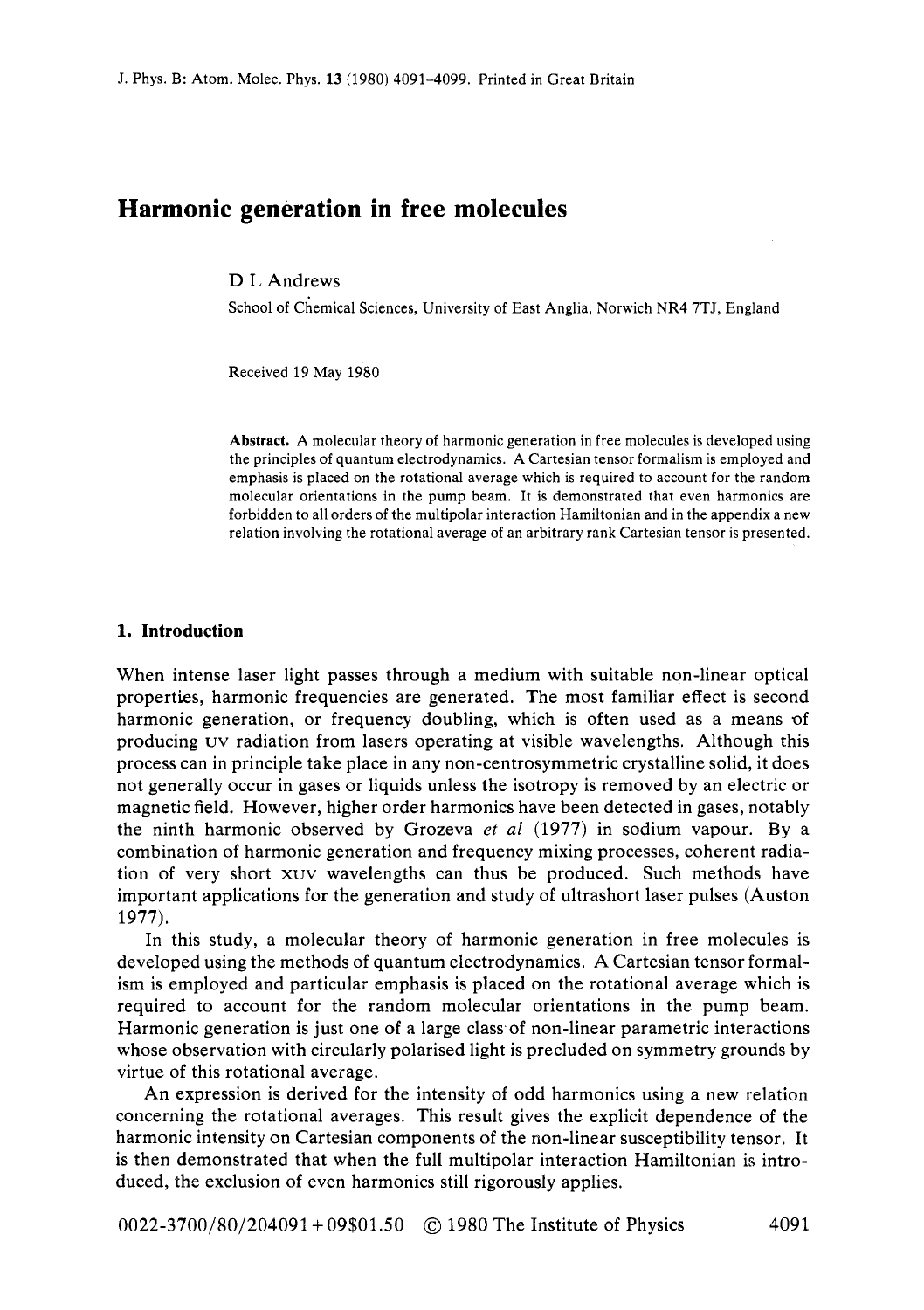### **2. General theory in the electric dipole approximation**

We start with the quantum electrodynamical Hamiltonian for the system:

$$
H = \sum_{\xi} H_{\text{mol}}(\xi) + \sum_{\xi} H_{\text{int}}(\xi) + H_{\text{rad}}.\tag{1}
$$

Here  $H_{mol}(\xi)$  is the usual Schrödinger operator for the molecule labelled  $\xi$ ;  $H_{int}(\xi)$ represents the interaction of this molecule with the electromagnetic field, and  $H_{rad}$  is the second-quantised Hamiltonian for the radiation; the sums are taken over all the molecules in the interaction volume. It is convenient to discuss harmonic generation processes within the framework of time-dependent perturbation theory using product eigenstates of  $\Sigma_{\epsilon} H_{\text{mol}}(\xi)$  and  $H_{\text{rad}}$  as the basis set and  $\Sigma_{\epsilon} H_{\text{int}}(\xi)$  as the perturbation. In this section, we retain only the leading electric dipole term in the multipole expansion of  $H_{int}(\xi)$ ; higher order terms are given in § 3. Assuming that there is no static electric or magnetic field applied to the system, we have

$$
H_{\rm int}(\xi) \simeq -\mu(\xi) \cdot e^{\perp}(\boldsymbol{R}_{\xi})
$$
 (2)

where  $\mu(\xi)$  is the electric dipole moment of molecule  $\xi$  located at  $\mathbf{R}_{\xi}$ , and  $e^{\perp}(\mathbf{R}_{\xi})$  is the transverse electric field due to the photon flux

$$
e^{\perp}(r) = \sum_{k,\lambda} \left(\frac{2\pi\hbar\omega}{V}\right)^{1/2} \mathrm{i}(e^{(\lambda)}(k)a^{(\lambda)}(k)e^{ik\cdot r} - \bar{e}^{(\lambda)}(k)a^{(\lambda)}(k)e^{-ik\cdot r}).\tag{3}
$$

In equation (3),  $a^{(\lambda)}(k)$  and  $a^{(\lambda)}(k)$  are the annihilation and creation operators for photons of wave-vector *k* (circular frequency  $\omega = c |k|$ ) and polarisation vector  $e^{(\lambda)}$ ; *V* is the quantisation volume.

The detailed temporal evolution of a harmonic generated by a pulse of laser light can be studied using quantum electrodynamical methods described in other recent papers by Andrews (1978) and Elgin (1980). For simplicity, however, we shall now consider the continuous-wave solution with a time-independent rate given by the Fermi rule

$$
\Gamma = \frac{2\pi}{\hbar} |\mathcal{M}_{fi}|^2 \rho_f \tag{4}
$$

here  $M_{fi}$  is the matrix element connecting the initial and final states of the system, and  $\rho_f$ is the density of final states of the radiation field. In the dilute gas approximation,  $\mathcal{M}_{fi}$ may be written as a sum of contributions  $M_{fi}$  from each molecule,

$$
\mathcal{M}_{fi} = \sum_{\xi} M_{fi}^{\xi} \tag{5}
$$

with the usual perturbation series expansion

$$
M_{fi}^{\xi} = \langle f_{s}^{\xi} | H_{\rm int}(\xi) | i_{s}^{\xi} \rangle + \sum_{I_{s}} \frac{\langle f_{s}^{\xi} | H_{\rm int}(\xi) | I_{s}^{\xi} \rangle \langle I_{s}^{\xi} | H_{\rm int}(\xi) | i_{s}^{\xi} \rangle}{E(i_{s}^{\xi}) - E(I_{s}^{\xi})} + \sum_{I_{s},I_{s}} \frac{\langle f_{s}^{\xi} | H_{\rm int}(\xi) | I_{s}^{\xi} \rangle \langle I_{s}^{\xi} | H_{\rm int}(\xi) | I_{s}^{\xi} \rangle \langle I_{s}^{\xi} | H_{\rm int}(\xi) | i_{s}^{\xi} \rangle}{(E(i_{s}^{\xi}) - E(I_{s}^{\xi})) (E(i_{s}^{\xi}) - E(I_{s}^{\xi}))} + \dots
$$
\n(6)

In this equation states and energies, for example  $\ket{i_s^k}$  and  $E(i_s^k)$ , relate to the *system* comprising the molecule  $\xi$  plus the radiation—hence the introduction of the subscripts. The primes denote omission from the intermediate-state summations of the initial and final states of the system.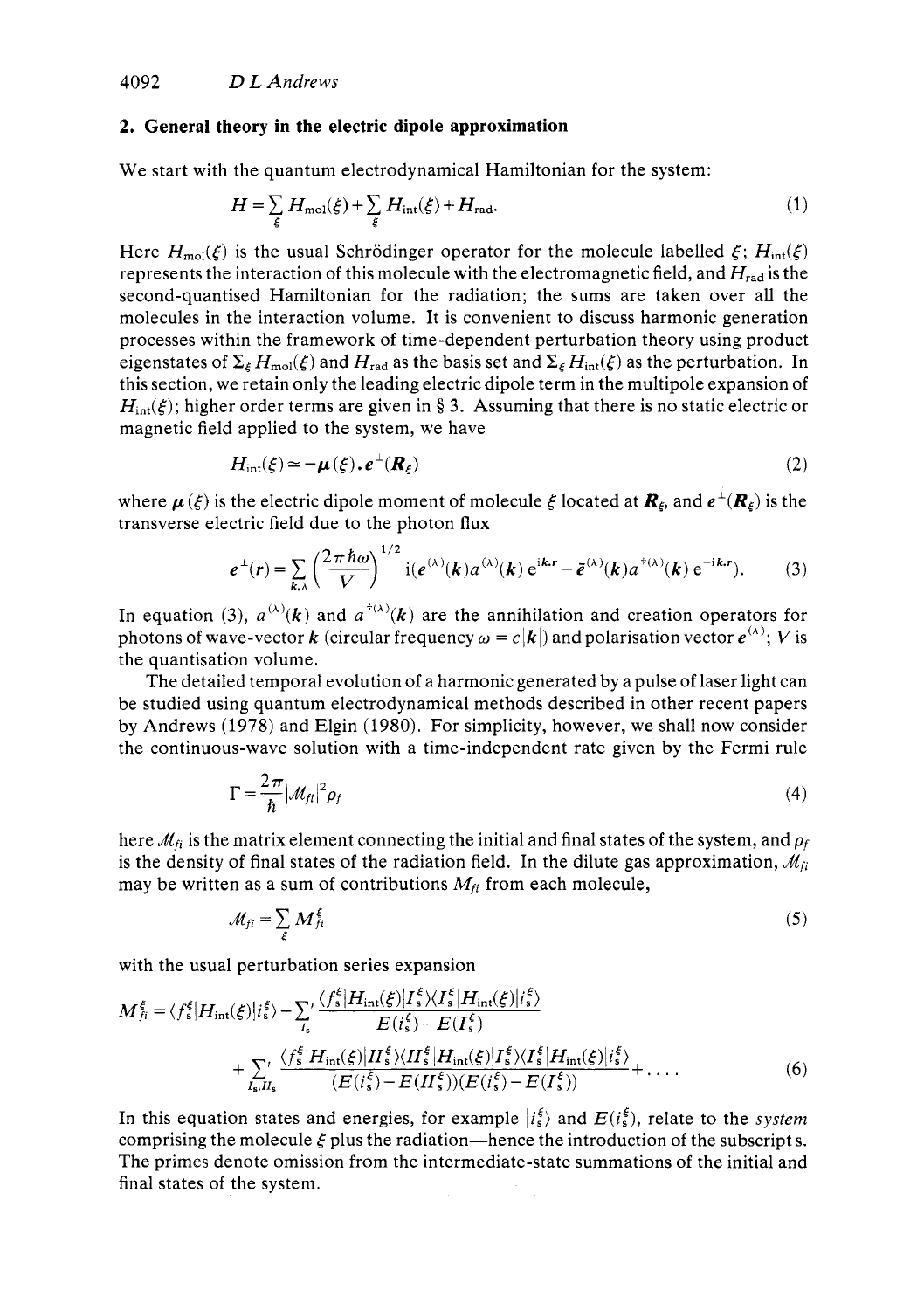Thus the leading contribution to equation *(6)* for phase-matched m-harmonic emission in the forward direction is as follows (using the implied summation convention for repeated indices):

$$
M_{fi}^{\xi} = (-i)^{m-1} \left(\frac{2\pi\hbar\omega}{V}\right)^{(m+1)/2} \left(\frac{n!m}{(n-m)!}\right)^{1/2} T_{i_1...i_{m+1}}^{\xi} e_{i_1} \dots e_{i_m} \tilde{e}_{i_{m+1}}^{\prime}.
$$
 (7)

Here *n* is the number of photons in the incident radiation mode with frequency  $\omega$  and polarisation vector  $e$ ; it is assumed that the radiation mode for the harmonic, with polarisation *e'*, is initially empty. The non-linear polarisability tensor  $T_{i_1,...i_{m+1}}^{\xi}$  can be evaluated with the aid of time-ordered diagrams (Ward 1965), a typical example of which is shown in figure 1. This diagram represents the successive absorption of *q*  photons, followed by emission of a photon at the m-harmonic frequency, followed by further  $(m-a)$  absorptions before the molecule returns to its ground state. There are  $(m + 1)$  topologically distinct diagrams to be considered, each of which we can label with an index *q* in the range  $0 \leq q \leq m$ . The full result for the susceptibility tensor may be expressed most compactly in the following form, dropping the label  $\xi$  for clarity:

$$
T_{i_1\ldots i_{m+1}} = \sum_{q=0}^{m} \sum_{I_1} \ldots \sum_{I_m} \frac{(\prod_{j=q+1}^{m} \mu_{i_j}^{I_{j+1}I_j}) \mu_{i_{m+1}}^{I_{q+1}I_q}(\prod_{k=1}^{q} \mu_{i_k}^{I_kI_{k-1}})}{\prod_{s=q+1}^{m} \left[E_{I_0} - E_{I_s} - (m-s+1)\hbar\omega\right] \prod_{i=1}^{q} \left(E_{I_0} - E_{I_i} + t\hbar\omega\right)}.
$$
(8)



**Figure 1.** One of the time-ordered diagrams for *m*-harmonic generation.  $I_n$  is the label for successive intermediate states of the molecule and  $\Delta E_n$  is the corresponding difference in energy of the system from the initial state.

Here  $\mu^{I_aI_b}$  is the electric dipole transition moment for the transition between-intermediate molecular states  $|I_a\rangle \leftarrow |I_b\rangle$ . The energy of state  $|I_a\rangle$  is  $E_{I_a}$ , and both  $|I_0\rangle$  and  $|I_{m+1}\rangle$  are identified with the ground state  $|0\rangle$  of the molecule. In writing equation (8), use has been made of the convention

$$
\prod_{l=p}^{p-1} \chi_l(l) = 1.
$$
 (9)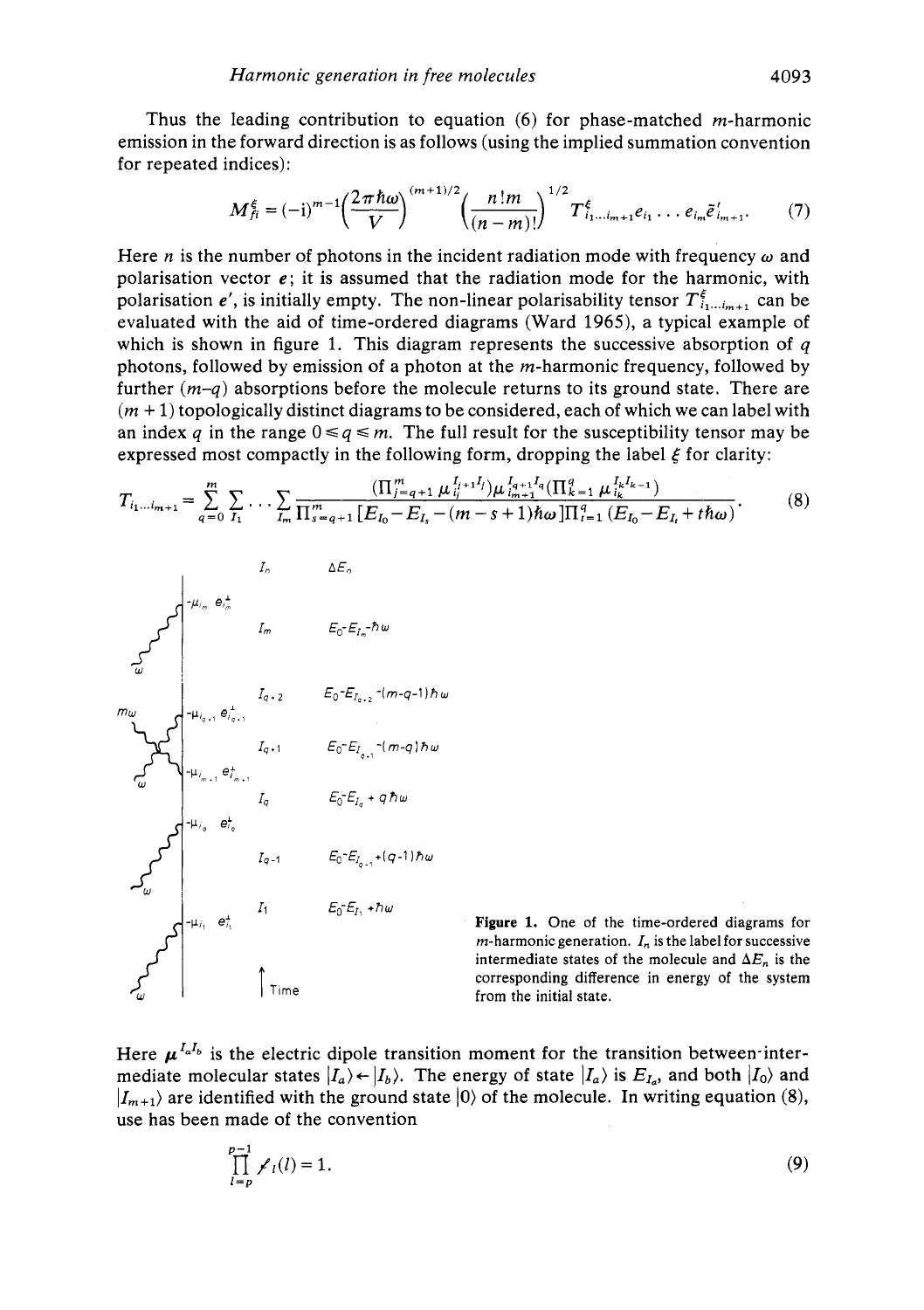Now from equations **(4), (5)** and **(7)** the rate of harmonic emission is given by

$$
\Gamma = \left(\frac{2\pi\hbar\omega}{V}\right)^{m+1} \frac{2\pi mn \, !\rho_f}{(n-m)!\hbar} \bigg| \sum_{\xi} T^{\xi}_{i_1...i_{m+1}} e_{i_1} \dots e_{i_m} \bar{e}'_{i_{m+1}} \bigg|^2. \tag{10}
$$

The expression is strictly applicable only in the case where the incident radiation is represented by a pure number state. The coherence and statistical properties of the light may be taken into account by adopting a more general representation in terms of a linear combination of such number states, and the corresponding result for the harmonic radiant intensity  $\mathcal{I}^{(m)}$  may then be written in terms of the mean irradiance  $\bar{I}_0$ and the degree of mth order coherence  $g^{(m)}$  as follows:

$$
\mathcal{J}^{(m)} = \left(\frac{2\pi}{c}\right)^{m-1} \left(\frac{m\omega}{c}\right)^4 g^{(m)} \bar{I}_0^m \Big| \sum_{\xi} T_{i_1...i_{m+1}}^{\xi} e_{i_1} \dots e_{i_m} \bar{e}_{i_{m+1}}' \Big|^2.
$$
 (11)

For harmonic generation in free molecules, this expression has to be averaged over all possible molecular orientations. Denoting the required rotational average for molecule  $\xi$  by angular brackets  $\langle \ldots \rangle_{\xi}$ , we thus have

$$
\mathcal{J}^{(m)} = \left(\frac{2\pi}{c}\right)^{m-1} \left(\frac{m\omega}{c}\right)^{4} g^{(m)} \overline{I}_{0}^{m}
$$
\n
$$
\times \left(\sum_{\xi} \langle T^{\xi}_{i_{1}...i_{m+1}} \overline{T}^{\xi}_{i_{m+2}...i_{2m+2}} e_{i_{1}} \dots e_{i_{m}} \overline{e}_{i_{m+1}} \overline{e}_{i_{m+2}} \dots \overline{e}_{i_{2m+1}} e_{i_{2m+2}} \rangle_{\xi}
$$
\n
$$
+ \sum_{\xi' \neq \xi} \langle \overline{T}^{\xi}_{i_{m+2}...i_{2m+2}} \overline{e}_{i_{m+2}} \dots \overline{e}_{i_{2m+1}} e_{i_{2m+2}} \rangle_{\xi'} \sum_{\xi} \langle T^{\xi}_{i_{1}...i_{m+1}} e_{i_{1}} \dots e_{i_{m}} \overline{e}_{i_{m+1}} \rangle_{\xi} \right)
$$
\n(12)

assuming there is no orientational correlation between different molecules. The result of rotationally averaging each of the terms in angular brackets is then independent of the particular molecule upon which the average is performed. Hence with  $\mathcal N$  molecules in the interaction volume we have

$$
\mathcal{J}^{(m)} = \left(\frac{2\pi}{c}\right)^{m-1} \left(\frac{m\omega}{c}\right)^{4} g^{(m)} \bar{I}_{0}^{m}
$$
\n
$$
\times (\mathcal{N}(T_{i_1...i_{m+1}} \bar{T}_{i_{m+2}...i_{2m+2}} e_{i_1} \cdots e_{i_m} \bar{e}_{i_{m+1}}' \bar{e}_{i_{m+2}} \cdots \bar{e}_{i_{2m+1}} e_{i_{2m+2}}') + \mathcal{N}(\mathcal{N}-1) |\langle T_{i_1...i_{m+1}} e_{i_1} \cdots e_{i_m} \bar{e}_{i_{m+1}}' \rangle|^2). \tag{13}
$$

The two terms in the angular brackets respectively denote incoherent and coherent contributions to the harmonic intensity. The incoherent contribution is relatively weak and is only significant when considering non-forward harmonic emission; see for example Kielich and Kozierowski **(1972).** For present purposes we may ignore this term. Hence we may write

$$
\mathcal{J}^{(m)} \simeq \mathcal{L}^{(m)} \big| \langle T_{i_1 \dots i_{m+1}} e_{i_1} \dots e_{i_m} \bar{e}'_{i_{m+1}} \rangle \big|^2 \tag{14}
$$

where

$$
\mathcal{L}^{(m)} = \left(\frac{2\pi}{c}\right)^{m-1} \left(\frac{m\omega}{c}\right)^4 g^{(m)} \overline{I}_0^m \mathcal{N}^2. \tag{15}
$$

The detailed procedure for dealing with the rotational average of a Cartesian tensor product, as in equation **(14),** has been discussed in a previous paper (Andrews and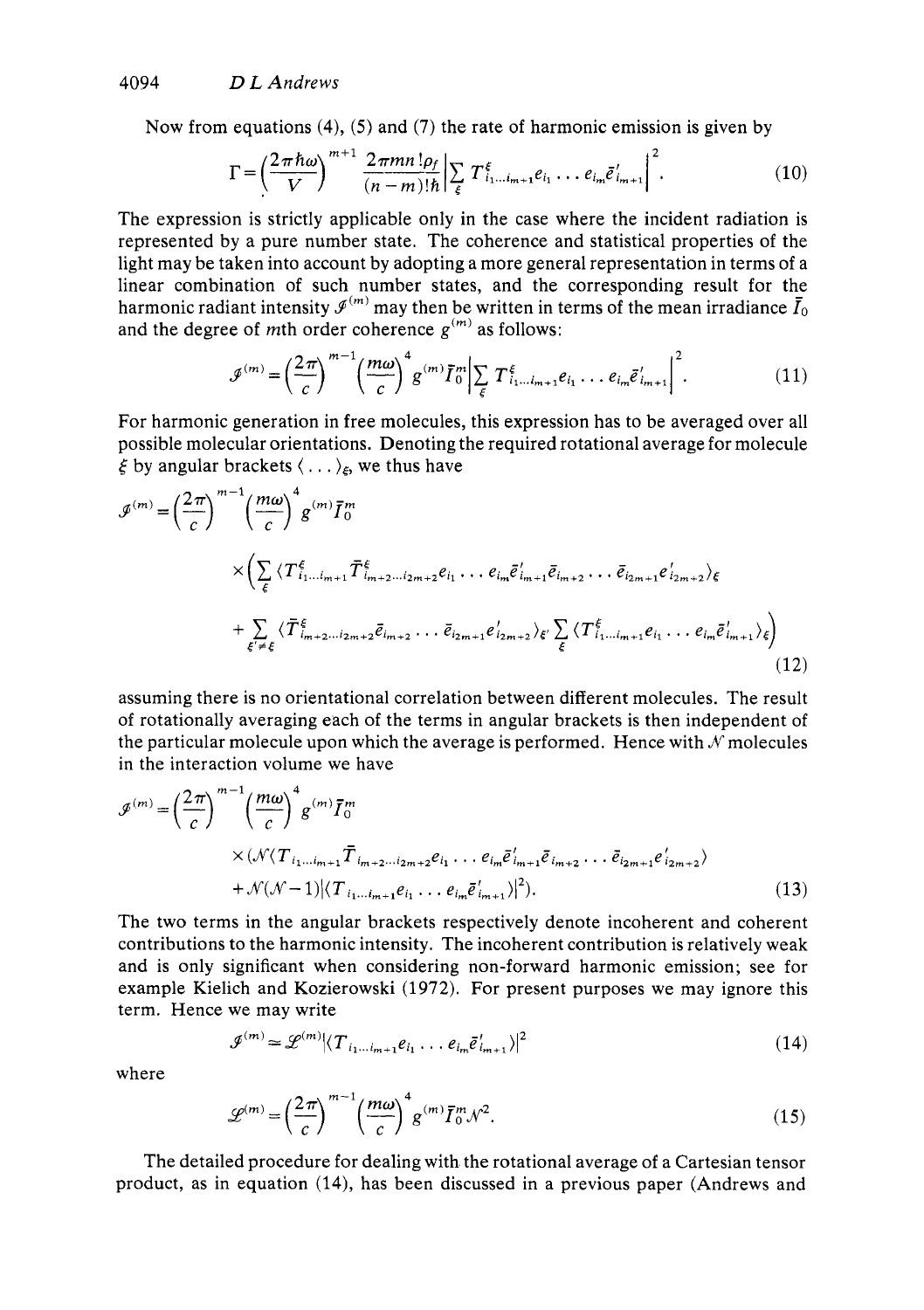Thirunamachandran 1977). The result may be written as

$$
\mathcal{J}^{(m)} = \mathcal{L}^{(m)} | T_{\lambda_1 \dots \lambda_{m+1}} e_{i_1} \dots e_{i_m} \bar{e}_{i_{m+1}}' I^{(m+1)}_{i_1 \dots i_{m+1} \lambda_1 \dots \lambda_{m+1}} |^2.
$$
 (16)

Here components of the susceptibility tensor are referred to a molecule-fixed frame and components of the polarisation vectors are referred to a space-fixed frame;  $\prod_{i=1}^{m+1}$ ,  $\prod_{i=1}^{m+1}$  is the rotational average of a product of direction cosines  $l_{i_{n}}$  relating coordinates in the two frames and defined by

$$
I_{i_1...i_{m+1};\lambda_1... \lambda_{m+1}}^{(m+1)} = \frac{1}{8\pi^2} \int_0^{2\pi} \int_0^{\pi} \int_0^{2\pi} \prod_{p=1}^{m+1} l_{i_p\lambda_p}(\phi,\theta,\psi) \sin\theta \,d\phi \,d\theta \,d\psi
$$
 (17)

where  $\phi$ ,  $\theta$  and  $\psi$  are the Euler angles for the frame transformation.

of isotropic tensor products; in general we have The result for the rotational average can be written explicitly as a linear combination

$$
I_{i_1...i_n;\lambda_1...\lambda_n}^{(n)} = \sum_{r,s} m_{rs}^{(n)} f_{i_1...i_n}^{(n;r)} g_{\lambda_1...\lambda_n}^{(n;s)}.
$$
 (18)

In this equation  $f_{i_1...i_n}^{(n;r)}$  are isotropic tensor components referred to the space-fixed frame,  $g_{\lambda_1...\lambda_n}^{(n;s)}$  are the corresponding tensor components referred to the molecule-fixed frame, and  $m_{\rm rs}^{(n)}$  are real coefficients which can be determined by matrix inversion methods (Andrews and Thirunamachandran 1977). From equations (16) and (18) we thus have

$$
\mathcal{J}^{(m)} = \mathcal{L}^{(m)} \bigg| \sum_{r,s} m_{rs}^{(m+1)} (e_{i_1} \dots e_{i_m} \bar{e}_{i_{m+1}}' f_{i_1 \dots i_{m+1}}^{(m+1;r)}) (T_{\lambda_1 \dots \lambda_{m+1}} g_{\lambda_1 \dots \lambda_{m+1}}^{(m+1;s)}) \bigg|^2.
$$
 (19)

In this expression the product of polarisation vector components  $e_{i_1} \ldots e_{i_m} \tilde{e}_{i_{m+1}}'$ , which we may refer to as the *polarisation tensor,* is contracted with each isotropic tensor  $f_{i_1...i_{m+1}}^{(m+1;r)}$  in the space-fixed frame, and the non-linear susceptibility tensor  $T_{\lambda_1}...\lambda_{m+1}$  is contracted with each isotropic tensor  $g_{\lambda_1...\lambda_{m+1}}^{(m+1)s}$  in the molecular frame.

For even *n,* isotropic tensors of rank *n* are products of *n/2* Kronecker delta tensors such as  $\delta_{i_1i_2} \ldots \delta_{i_{n-1}i_n}$ ; for odd *n* they are products of one Levi-Civita antisymmetric tensor and  $(n-3)/2$  Kronecker deltas, for example  $\epsilon_{i_1i_2i_3}\delta_{i_4i_5}\ldots \delta_{i_{n-1}i_n}$ . Because of the form which these tensors take, it is immediately possible to draw some general conclusions regarding the result of equation (19), using the fact that the polarisation tensor  $e_{i_1} \ldots e_{i_m} \bar{e}_{i_{m+1}}'$  is symmetric with respect to any permutation of the indices  $i_1 \ldots i_m$ . From this it is clear that the result of every index contraction  $(e_{i_1}, \ldots e_{i_m} \bar{e}_{i_{m+1}}' f^{(m+1)r}_{i_1 \ldots i_{m+1}})$  is zero if  $m+1$  is odd, for then a Levi-Civita tensor would appear with an antisymmetry in two or three of the indices  $i_1 \ldots i_m$ . Hence the coherent generation of even *m* harmonics in isotropic media is forbidden, as is well known. This conclusion is naturally valid irrespective of the *molecular* geometry and it is shown in § **3**  that the validity is retained even when all the higher order multipolar contributions to the interaction Hamiltonian are taken into account.

For the generation of odd *m* harmonics, it is important to note that the contraction  $(e_{i_1} \ldots e_{i_m} \bar{e}_{i_{m+1}}' f_{i_1 \ldots i_{m+1}}^{(m+1;r)})$  must contain at least one factor  $(e,e)$  and this is zero for circularly polarised light. Hence we also directly obtain the result that generation of any harmonic is forbidden if the pump beam is circularly polarised; see also Bloembergen (1969), Tang and Rabin (1971). It should be added, however, that these arguments are only applicable to the coherent contribution to the harmonic intensity. The usually insignificant contribution from the incoherent term in equation (13) remains finite both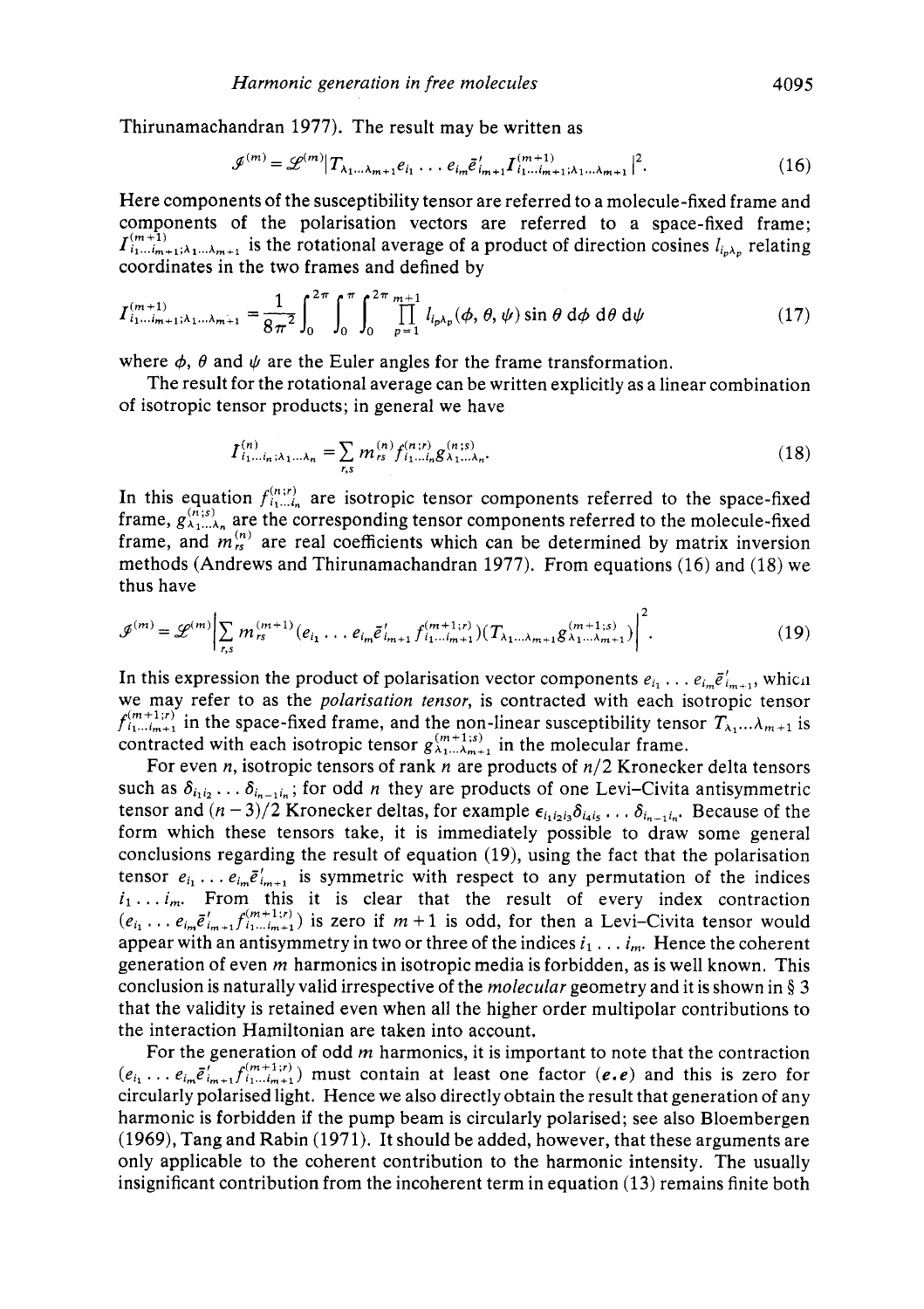for even harmonics and for circularly polarised radiation, whether for forward or non-forward emission.

In passing, it is worth noting that the same reasoning can be applied to other non-linear interactions in isotropic media. In general, the result always involves a linear combination of scalars formed by contracting the polarisation tensor, which is the product of polarisation vector components for each photon involved in the process, with an isotropic tensor of the same rank. Therefore, unless the polarisation tensor has a zero-weight component (corresponding in angular momentum terms to a  $\Delta m = 0$ process), all such scalars vanish identically and the process is forbidden. The conditions which this imposes on the polarisation tensor are quite restrictive and, in general, we can conclude that every parametric process which involves the absorption or emission of two or more circularly polarised photons of the same handedness and direction of propagation is forbidden in an isotropic medium. This is true regardless of whether or not the photons have the same frequency. In the case where there is one absorption and one emission of a circularly polarised photon, the process is forbidden if the photons have the same direction of propagation but opposite handedness.

Returning to equation **(19)** and assuming in the light of the above remarks that the incident beam is plane polarised, we find that the contraction of  $e_{i_1} \ldots e_{i_m} \bar{e}_{i_{m+1}}'$  with any  $f^{(m+1;r)}_{i_1...i_{m+1}}$  gives the result  $(e,e')$ . Hence, as for the trivial case of forward Rayleigh scattering  $(m = 1)$ , there is retention of polarisation in the harmonic emission. We now introduce a fully index-symmetric tensor  $\tilde{T}_{\lambda_1...\lambda_{m+1}}$ , derived from  $T_{\lambda_1...\lambda_{m+1}}$  by summing over all index permutations and multiplying by a normalising factor  $1/(m + 1)!$ . With  $e = e'$ , equation (19) can then be written as

$$
\mathcal{J}^{(m)} = \mathcal{L}^{(m)} \bigg| \sum_{r,s} m_{rs}^{(m+1)}(e_{i_1} \dots e_{i_{m+1}} f_{i_1 \dots i_{m+1}}^{(m+1;r)}) (\tilde{T}_{\lambda_1 \dots \lambda_{m+1}} g_{\lambda_1 \dots \lambda_{m+1}}^{(m+1;s)}) \bigg|^2. \tag{20}
$$

Note that this expression is exact and not an approximation based on the Kleinman condition of negligible dispersion (Kleinman 1962). The introduction of  $\tilde{T}_{\lambda_1...\lambda_{m+1}}$  is simply a reflection of the fact that any antisymmetric components of the susceptibility tensor give vanishing contributions to  $\mathcal{I}^{(m)}$ .

Now we have

$$
e_{i_1} \dots e_{i_{m+1}} f_{i_1 \dots i_{m+1}}^{(m+1; r)} = 1 \tag{21}
$$

for all *r*, and by virtue of the index symmetry of  $\tilde{T}_{\lambda_1...\lambda_{m+1}}$  we also have

$$
\tilde{T}_{\lambda_1...\lambda_{m+1}} g^{(m+1;s)}_{\lambda_1...\lambda_{m+1}} = \chi^{(m)} \tag{22}
$$

for all s, where

$$
\chi^{(m)} = \tilde{\boldsymbol{T}}_{\lambda_1 \lambda_1 \lambda_3 \lambda_3 \ldots \lambda_m \lambda_m}.
$$
\n(23)

Hence, equation **(20)** may be written as

$$
\mathcal{J}^{(m)} = \mathcal{L}^{(m)} |\chi^{(m)}|^2 \bigg( \sum_{r,s} m_{rs}^{(m+1)} \bigg)^2.
$$
 (24)

Final evaluation of this expression thus requires knowledge of the rotational average coefficients  $m_{rs}^{(m+1)}$  which are known only for  $m \le 7$  (Andrews and Thirunamachandran **1977).** Even for seventh-harmonic generation requiring the rank-8 average, the procedure for determining all the  $m_{1s}^{(8)}$  necessitates the construction and inversion of a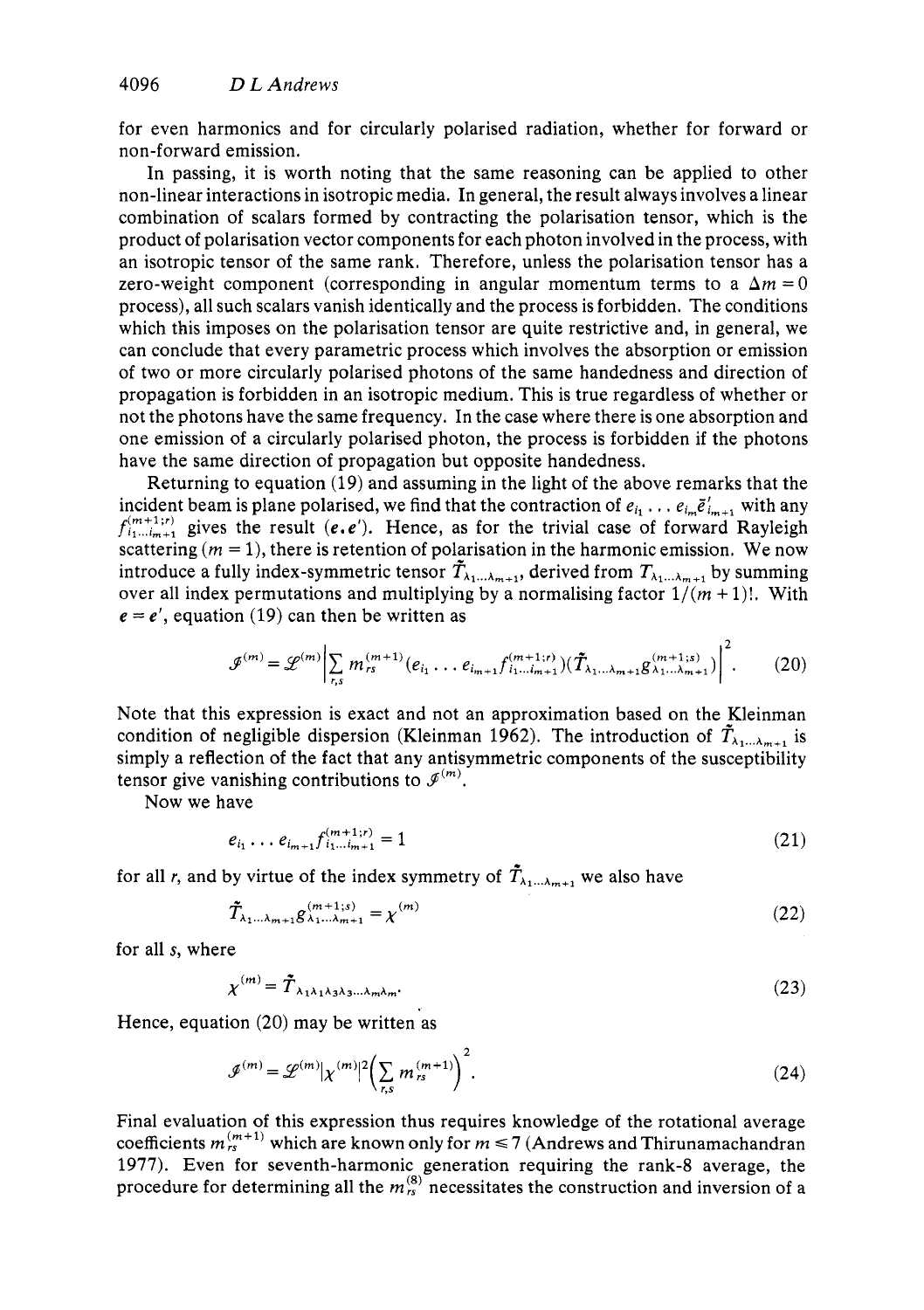$91 \times 91$  matrix and the problem rapidly becomes more lengthy with increasing *m*. However, it is possible to obtain a general result for  $\Sigma_{rs} m_{rs}^{(m+1)}$  by a method described in the appendix and using this result we obtain the final expression for the radiant intensity of an odd *m* harmonic:

$$
\mathcal{J}^{(m)} = \frac{1}{m+2} \left(\frac{2\pi}{c}\right)^{m-1} \left(\frac{m\omega}{c}\right)^4 g^{(m)} \bar{I}_0^m \mathcal{N}^2 |\chi^{(m)}|^2. \tag{25}
$$

## **3. Consideration of higher order terms in the interaction Hamiltonian for coherent generation of even harmonics**

We can now show that even harmonics are forbidden not only in the electric dipole approximation, but also when all higher order multipolar contributions are considered. The methods used here are similar to those adopted by Healy (1974) in a study of optical rotation; the symmetry arguments used in this section, however, relate to the properties of the radiation field rather than the molecular response tensors.

The full expression for the interaction Hamiltonian  $H_{int}(\xi)$  before carrying out a multipolar decomposition can be written as follows:

$$
H_{\rm int}(\xi) = -\int \boldsymbol{P}^{(\xi)\perp}(\boldsymbol{r}) \cdot \boldsymbol{e}^{\perp}(\boldsymbol{r}) d^3 \boldsymbol{r} - \int \boldsymbol{M}^{(\xi)}(\boldsymbol{r}) \cdot \boldsymbol{b}(\boldsymbol{r}) d^3 \boldsymbol{r} + \frac{1}{2} \int \int O_{ij}^{(\xi)}(\boldsymbol{r}, \boldsymbol{r}') b_i(\boldsymbol{r}) b_j(\boldsymbol{r}') d^3 \boldsymbol{r} d^3 \boldsymbol{r}' \tag{26}
$$

see for example Babiker *et a1* (1974), Power and Thirunamachandran (1980). Here  $P^{(\xi)}(r)$  is the transverse electric polarisation vector field,  $M^{(\xi)}(r)$  is the magnetisation vector field and  $\mathbf{O}^{(\xi)}(r, r')$  the diamagnetisation tensor associated with molecule  $\xi$ ;  $e^{\perp}(r)$ is the transverse electric field and  $\mathbf{b}(\mathbf{r})$  the magnetic field resulting from the photon flux. The multipolar expressions for  $P^{(\xi)}(r)$ ,  $M^{(\xi)}(r)$  and  $Q^{(\xi)}(r, r')$  may be derived from the following equations by expanding the delta functions in Taylor series about  $(r - R_k)$ :

$$
\boldsymbol{P}^{(\xi)\perp}(\boldsymbol{r}) = \sum_{\mathbf{x} \in \mathcal{E}} e_{\alpha(\xi)} (\boldsymbol{q}_{\alpha(\xi)} - \boldsymbol{R}_{\xi}) \int_0^1 \delta^{\perp} [\boldsymbol{r} - \boldsymbol{R}_{\xi} - \lambda (\boldsymbol{q}_{\alpha(\xi)} - \boldsymbol{R}_{\xi})] d\lambda \tag{27}
$$

$$
\boldsymbol{M}^{(\xi)}(\boldsymbol{r}) = \sum_{\alpha(\xi)} \frac{e_{\alpha(\xi)}}{2m_{\alpha(\xi)}c} \Big( \big[ (q_{\alpha(\xi)} - \boldsymbol{R}_{\xi}) \times p_{\alpha(\xi)} \big] \int_0^1 \lambda \delta [\boldsymbol{r} - \boldsymbol{R}_{\xi} - \lambda (q_{\alpha(\xi)} - \boldsymbol{R}_{\xi})] d\lambda + \int_0^1 \lambda \delta [\boldsymbol{r} - \boldsymbol{R}_{\xi} - \lambda (q_{\alpha(\xi)} - \boldsymbol{R}_{\xi})] d\lambda \big[ (q_{\alpha(\xi)} - \boldsymbol{R}_{\xi}) \times p_{\alpha(\xi)} \big] \Big)
$$
(28)

$$
O_{ij}^{(\xi)}(\mathbf{r},\mathbf{r}') = \sum_{\alpha(\xi)} \frac{e_{\alpha(\xi)}^2}{m_{\alpha(\xi)}c^2} [(q_{\alpha(\xi)} - \mathbf{R}_{\xi})^2 \delta_{ij} - (q_{\alpha(\xi)} - \mathbf{R}_{\xi})_i (q_{\alpha(\xi)} - \mathbf{R}_{\xi})_j]
$$
  
 
$$
\times \int_0^1 \int_0^1 \lambda \lambda' \delta[\mathbf{r} - \mathbf{R}_{\xi} - \lambda (q_{\alpha(\xi)} - \mathbf{R}_{\xi})] \delta[\mathbf{r}' - \mathbf{R}_{\xi} - \lambda' (q_{\alpha(\xi)} - \mathbf{R}_{\xi})] d\lambda d\lambda'.
$$
 (29)

In each case the sum is taken over all particles  $\alpha(\xi)$  of charge  $e_{\alpha(\xi)}$  and mass  $m_{\alpha(\xi)}$  in the molecule *8.* 

The matrix element  $M_{fi}^{\xi}$  for the harmonic generation process may be written as a sum of terms in which each photon absorption or emission is associated with one of the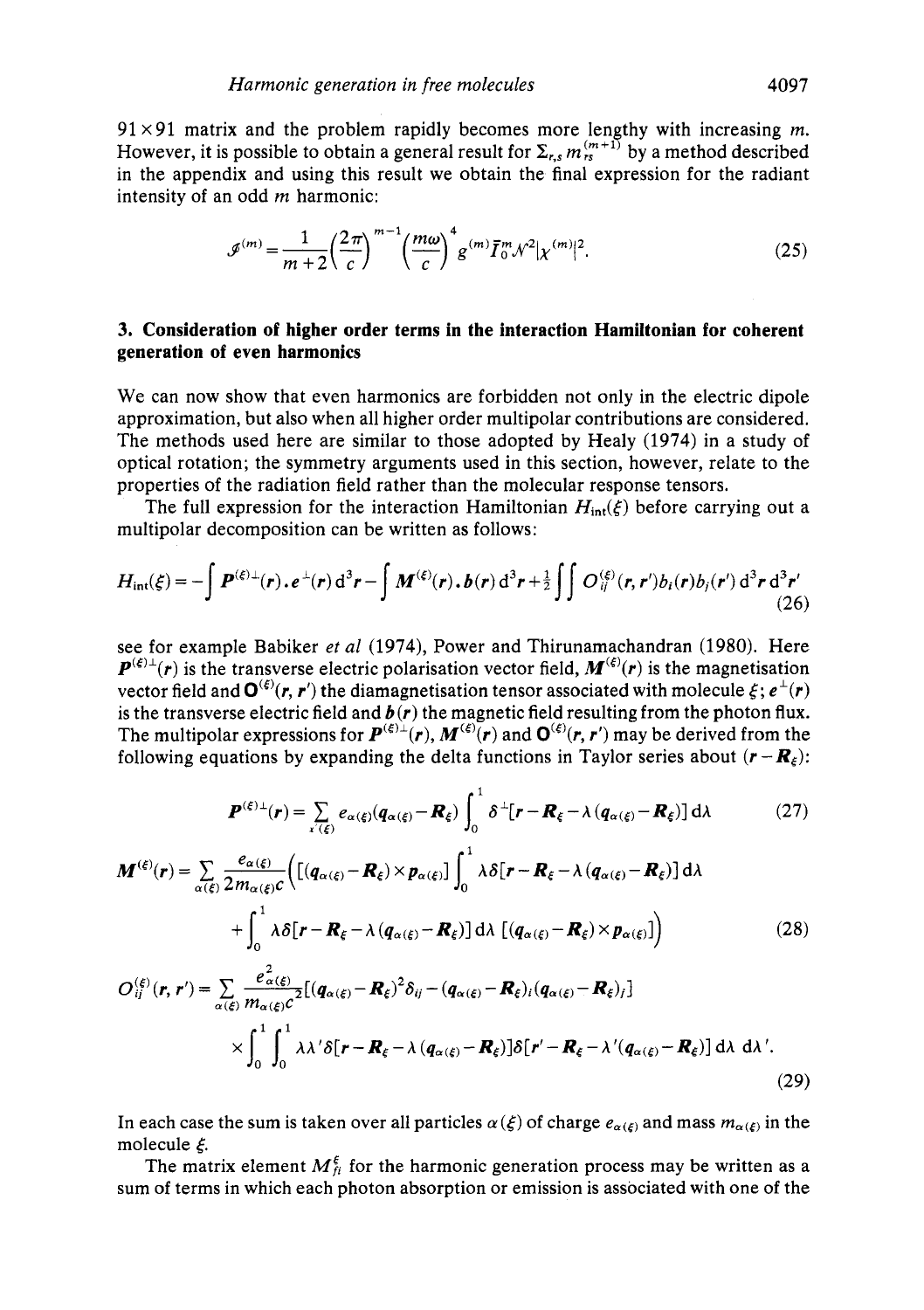multipolar contributions to *(26).* It is readily shown that each term takes the form

$$
(-i)^{m-p+q-1} m^{q} \left(\frac{2\pi\hbar\omega}{V}\right)^{(m+1)/2} \left(\frac{\omega}{c}\right)^{p+q} \left(\frac{n!m}{(n-m)!}\right)^{1/2} \times \Lambda_{i_1\ldots i_{m+p+q+1}} w_{i_1}^{(1)} \ldots w_{i_{m+1}}^{(m+1)} \hat{k}_{i_{m+2}} \ldots \hat{k}_{i_{m+p+q+1}}.
$$
\n(30)

Here  $\Lambda_{i_1 \ldots i_{m+n+q+1}}$  is a molecular response tensor of rank  $(m + p + q + 1)$ , and  $w^{(n)}$  are unit vectors (either real or complex) in the plane perpendicular to the incident and harmonic propagation unit vectors  $\hat{k}$ . In the electric dipole approximation of § 2, both *p* and *q* are zero, cf equation **(7).** 

Because harmonic genefation is a coherent process, the result for the harmonic intensity involves the square modulus of the rotational average of  $M_{\rm fi}^{\xi}$  (for incoherent processes the average of  $|M_h^{\xi}|^2$  is required). Hence, we have to evaluate

$$
|\Lambda_{\lambda_{1}...\lambda_{m+p+q+1}}w_{i_{1}}^{(1)}\cdots w_{i_{m+1}}^{(m+1)}\hat{k}_{i_{m+2}}\cdots \hat{k}_{i_{m+p+q+1}}I_{i_{1}...\dot{i_{m+p+q+1}}^{(m+p+q+1)}\lambda_{i}...\lambda_{m+p+q+1}}|^{2}
$$
\n
$$
= \left| \sum_{r,s} m_{rs}^{(m+p+q+1)}(w_{i_{1}}^{(1)}\cdots w_{i_{m+1}}^{(m+1)}\hat{k}_{i_{m+2}}\cdots \hat{k}_{i_{m+p+q+1}}f_{i_{1}...\dot{i_{m+p+q+1}}^{(m+p+q+1)r})}\right|^{2}.
$$
\n
$$
\times (\Lambda_{\lambda_{1}...\lambda_{m+p+q+1}}g_{\lambda_{1}...\lambda_{m+p+q+1}}^{(m+p+q+1;s)})\right|^{2}.
$$
\n(31)

We now consider the two cases where  $p + q$  is either even or odd.

Suppose  $p + q$  is even. For an even *m* harmonic,  $m + p + q + 1$  is odd and the isotropic tensors  $f^{(m+p+q+1)}_{i_1...i_{m+p+q+1}}$  involve one Levi-Civita tensor and  $(m+p+q-2)/2$ Kronecker deltas. The Levi-Civita tensor must contract with two non-collinear *w*  vectors and one  $\hat{k}$  vector to give a non-vanishing result; hence there remain  $(m - 1)$  *w* vectors and  $(p+q-1)$   $\hat{k}$  vectors to contract with the Kronecker deltas. Since  $(p+q-1)$ is odd, the result must involve at least one scalar product between a *w* vector and a  $\hat{k}$ vector; therefore, the result vanishes entirely.

If  $p + q$  is odd and *m* is even, then  $(m + p + q + 1)$  is even and  $f_{i_1...i_{m+p+q+1}}^{(m+p+q+1)}$  is a product of  $(m+p+q+1)/2$  Kronecker deltas. The contraction with the product of *w* and  $\hat{k}$ vectors in equation (31) thus again involves at least one scalar product between a *w*  vector and a  $\hat{k}$  vector, leading to a vanishing result.

Hence, to all orders in the multipole expansion of the interaction Hamiltonian, coherent generation of even harmonics is forbidden in free molecules.

#### **Acknowledgment**

I acknowledge with thanks helpful comments from Dr T Thirunamachandran.

# **Appendix.** Proof of the relation  $\Sigma_{rs} m_{rs}^{(2n)} = 1/(2n + 1)$

Consider the rotational average of  $e^{iA}$ , where  $A$  is a real molecule-fixed vector and  $a$  is a real space-fixed vector; by explicit integration using the Euler angle rotation matrix it is readily shown that roof of the relation  $\Sigma_{r,s}$ <br>
otational average of e<sup>iA</sup><br>
xed vector; by explicit is<br>
xn that<br>  $\langle e^{iA,a} \rangle = \frac{\sin Aa}{Aa}$ .

$$
\langle e^{iA,a} \rangle = \frac{\sin Aa}{Aa}.\tag{A.1}
$$